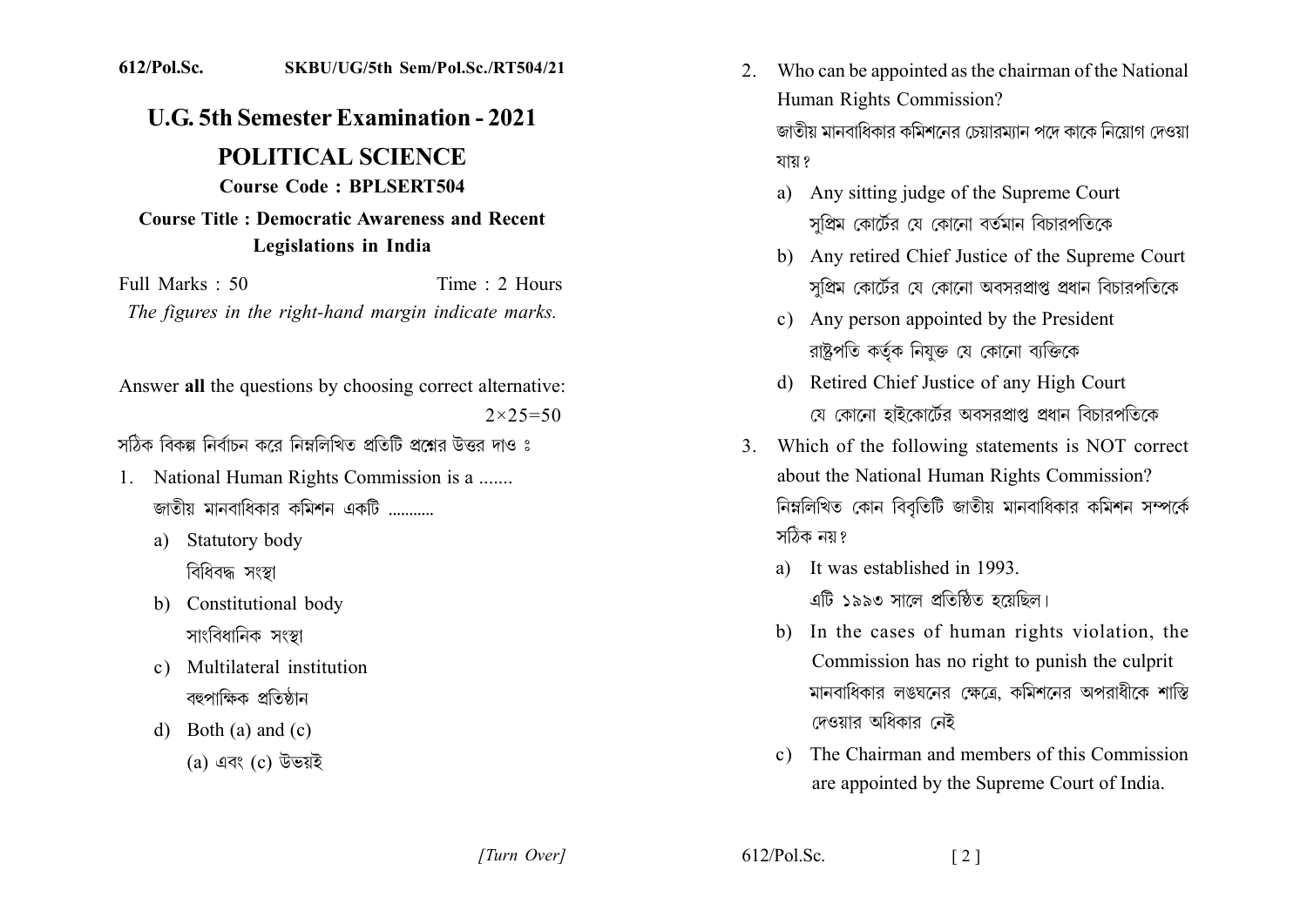এই কমিশনের চেয়ারম্যান এবং সদস্যরা ভারতের সুপ্রিম কোর্ট দ্বারা নিযুক্ত হন

- The Commission sends its annual report to the  $\mathbf{d}$ **Central Government and State Governments** কমিশন তার বার্ষিক রিপোর্ট কেন্দ্রীয় সরকার এবং রাজ্য সরকারগুলিতে পাঠায়
- 4 What is the tenure of the chairman of the National Human Rights Commission? জাতীয় মানবাধিকার কমিশনের চেয়ারম্যানের কার্যকালের মেয়াদ কত ?
	- a) 5 years or upto 62 years of age ৫ বছর বা ৬২ বছর বয়স পর্যন্ত
	- b) 5 years or upto 65 years of age ৫ বছর বা ৬৫ বছর বয়স পর্যন্ত
	- c) 6 years or upto 65 years of age ৬ বছর বা ৬৫ বছর বয়স পর্যন্ত
	- d) 5 years or upto 70 years of age ৫ বছর বা ৭০ বছর বয়স পর্যন্ত
- 5. Who of the following is not included in the Committee constituted for the appointment of the Chairman of the National Human Rights Commission? জাতীয় মানবাধিকার কমিশনের চেয়ারমাান নিয়োগের জন্য গঠিত কমিটিতে নিচের কাকে অন্তর্ভুক্ত করা হয়নি?

 $\begin{bmatrix} 3 \end{bmatrix}$ 

a) President

রাষ্টপতি

- b) Prime Minister প্ৰধানমন্ত্ৰী
- c) Lok Sabha Speaker লোকসভার স্পিকার
- d) Leader of the opposition party বিবোধী দলেব নেতা
- 6. Who of the following has never been appointed as the chairman of the National Human Rights Commission?

নিম্নলিখিতদের মধ্যে কে কখনই জাতীয় মানবাধিকার কমিশনের চেয়ারম্যান পদে নিযুক্ত হননি?

- a) Justice K G Balakrishnan বিচারপতি কে. জি. বালাকফান
- b) Justice S. Rajendra Babu বিচারপতি এস. রাজেন্দ্র বাব
- c) Justice A. S. Anand বিচারপতি এ. এস. আনন্দ
- d) Justice P Sathasiyam বিচারপতি পি. সথাশিবম
- Where is the headquarter of the National Human 7. Rights Commission? জাতীয় মানবাধিকার কমিশনের সদর দপ্তর কোথায়?
	- a) Delhi
		- দিল্লি
- $612/Pol$ . Sc.  $[4]$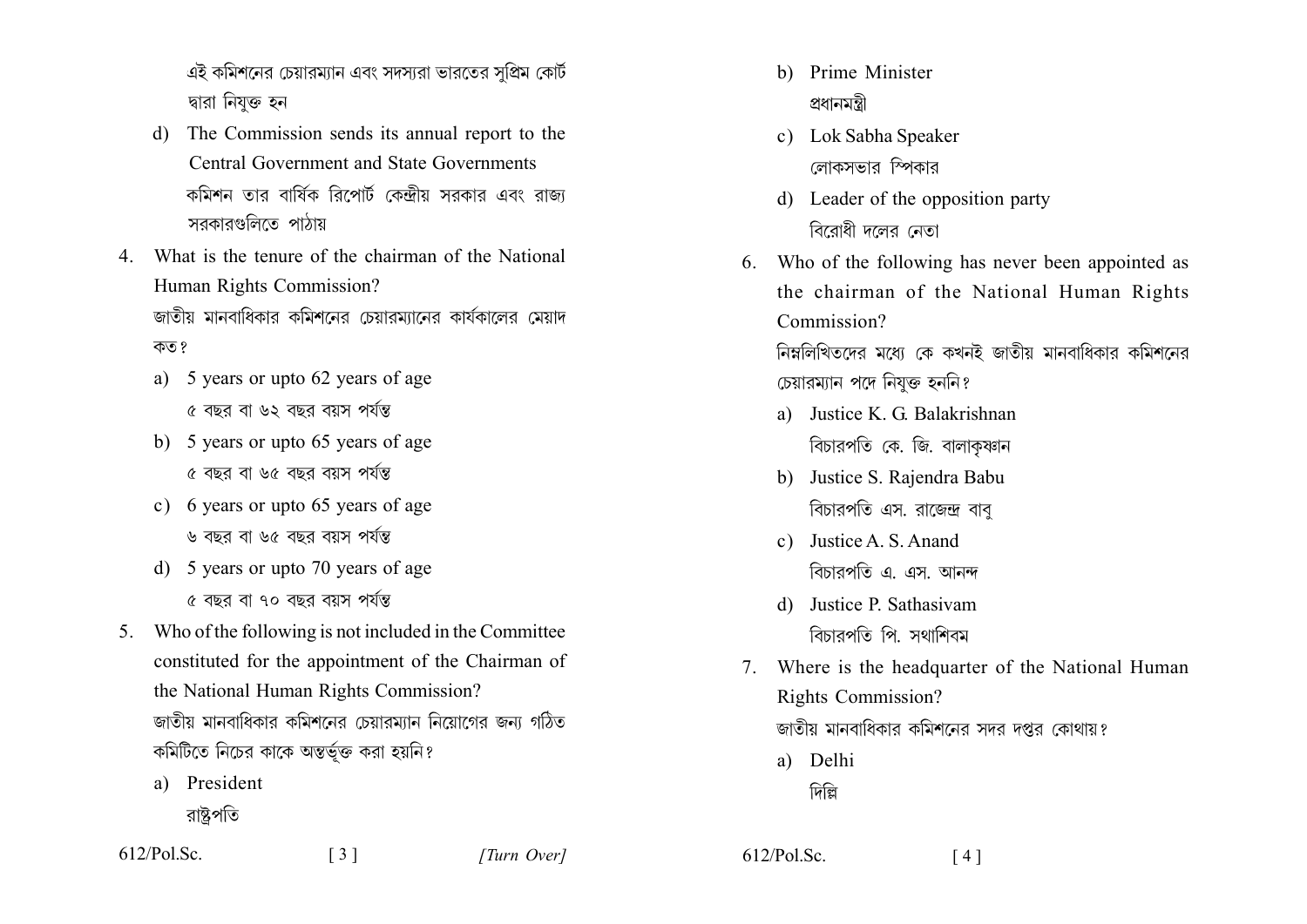- b) Mumbai মুম্বাই
- c) Ahmedabad আহমেদাবাদ
- d) Kolkata কলকাতা
- 8. Which of the following statements is/are correct about National Commission for Women? নিম্নলিখিত বিবৃতিগুলির মধ্যে কোনটি জাতীয় মহিলা কমিশন সম্পর্কে সঠিক?
	- 1. It is a statutory body concerned with advising the government on all policy matters affecting women.

এটি একটি বিধিবদ্ধ সংস্থা যা নারীদের প্রভাবিত করে এমন সমস্ত নীতিগত বিষয়ে সরকারকে পরামর্শ দেওয়ার সাথে সম্পৰ্কিত।

- 2. Alok Rawat has been appointed as its chairperson. অলোক রাওয়াতকে এর চেয়ারপার্সন নিযুক্ত করা হয়েছে।
	- Only 1 a)
		- মাত্ৰ ১টি
	- b) Only  $2$ 
		- মাত্ৰ ২টি
	- $c)$ **Both** উভয
	- None d)
		- কোনোটিই নয়
- The National Commission for women was established  $\mathbf{Q}$ under ...... of Indian Constitution. ভারতীয় সংবিধানের অধীনে নারীদের জন্য জাতীয় কমিশন প্রতিষ্ঠিত হয়েছিল, কোন ধারায়?
	- a) Article 20
		- ধারা ২০
	- b) Article 25
		- ধারা ২৫
	- c) Article 18
		- ধারা ১৮
	- d) Article 14 ধারা ১৪
- 10. Which of the following is matched correctly? নিচের কোনটি সঠিকভাবে মিলেছে?
	- a) National Commission for Women: 1990 জাতীয় মহিলা কমিশন ঃ ১৯৯০
	- b) National Minorities Commission 1995 জাতীয় সংখ্যালঘু কমিশন ঃ ১৯৯৫
	- c) National Backward Classes Commission :2005 জাতীয় অনগ্ৰসর শ্রেণী কমিশন ঃ ২০০৫
	- d) National Child Rights Protection Commission : 2003 জাতীয় শিশু অধিকার সুরক্ষা কমিশন ঃ ২০০৩

 $612/Pol$ . Sc.

 $612/Pol$ . Sc.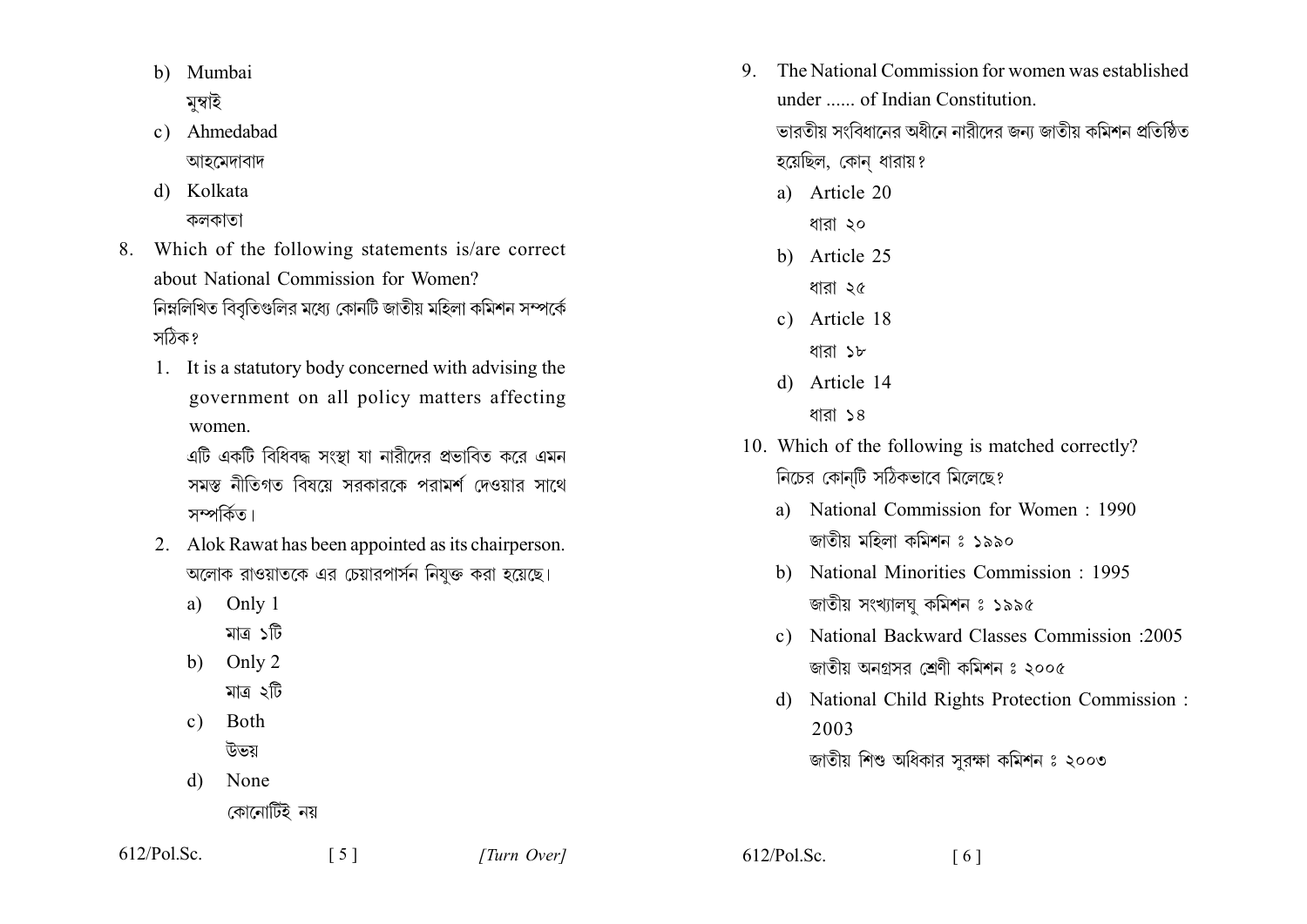- 11. Who among the following was the first chairman of the National Commission for Women? নিম্নলিখিতদের মধ্যে কে জাতীয় মহিলা কমিশনের প্রথম চেয়ারম্যান ছিলেন ?
	- a) Mohini Giri মোহিনী গিরি
	- b) Dr. Poornima Advani ডঃ পর্ণিমা আদবানি
	- c) Dr. Girija Vyas ডাঃ গিবিজা ব্যাস
	- d) Javanti Patnayak জয়ন্তী পট্টনায়ক
- 12. National Commission for women established by জাতীয় নারী কমিশন গঠন করা হয়েছিল
	- a) by order of the President of India ভারতের রাষ্ট্রপতির নির্দেশে
	- b) Amending the constitutions সংবিধান সংশোধনের মাধ্যমে
	- c) A decision of the union cabinet কেন্দ্রীয় মন্ত্রিসভার সিদ্ধান্তক্রমে
	- d) An act passed by parliament সংসদ কর্তৃক পাসকৃত একটি আইনের মাধ্যমে
- 13. Within how many days after receiving a reply on the First Appeal, a Second Appeal can be filed?

 $\lceil 7 \rceil$ 

প্রথম আপিলের উত্তর পাওয়ার কত দিনের মধ্যে দ্বিতীয় আপিল

- করা যাবে?
- a)  $90$  days
	- ৯০ দিন
- b) 2 months
	- ২ মাস
- c)  $30 \text{ days}$ 
	- ৩০ দিন
- $d)$  45 days
	- $86 \text{ m}$
- 14. The RTI application is addressed to ... আরটিআই আবেদনটি ———— কে সম্বোধন করা হয়েছে।
	- a) Chief Minister of the respective state সংশ্লিষ্ট রাজ্যের মখ্যমন্ত্রীকে
	- b) Prime Minister of India ভারতের প্রধানমন্ত্রী
	- c) President of India ভারতের রাষ্ট্রপতি
	- d) Public Information Officer জন তথা কৰ্মকৰ্তা
- 15. Right to information Act, 2005 came into force on which of the following date? তথ্য অধিকার আইন, ২০০৫ নিম্নলিখিত কোন তারিখে কার্যকর হয়েছিল ?

 $\lceil 8 \rceil$ 

 $612/P<sub>o</sub>l<sub>o</sub>Sc$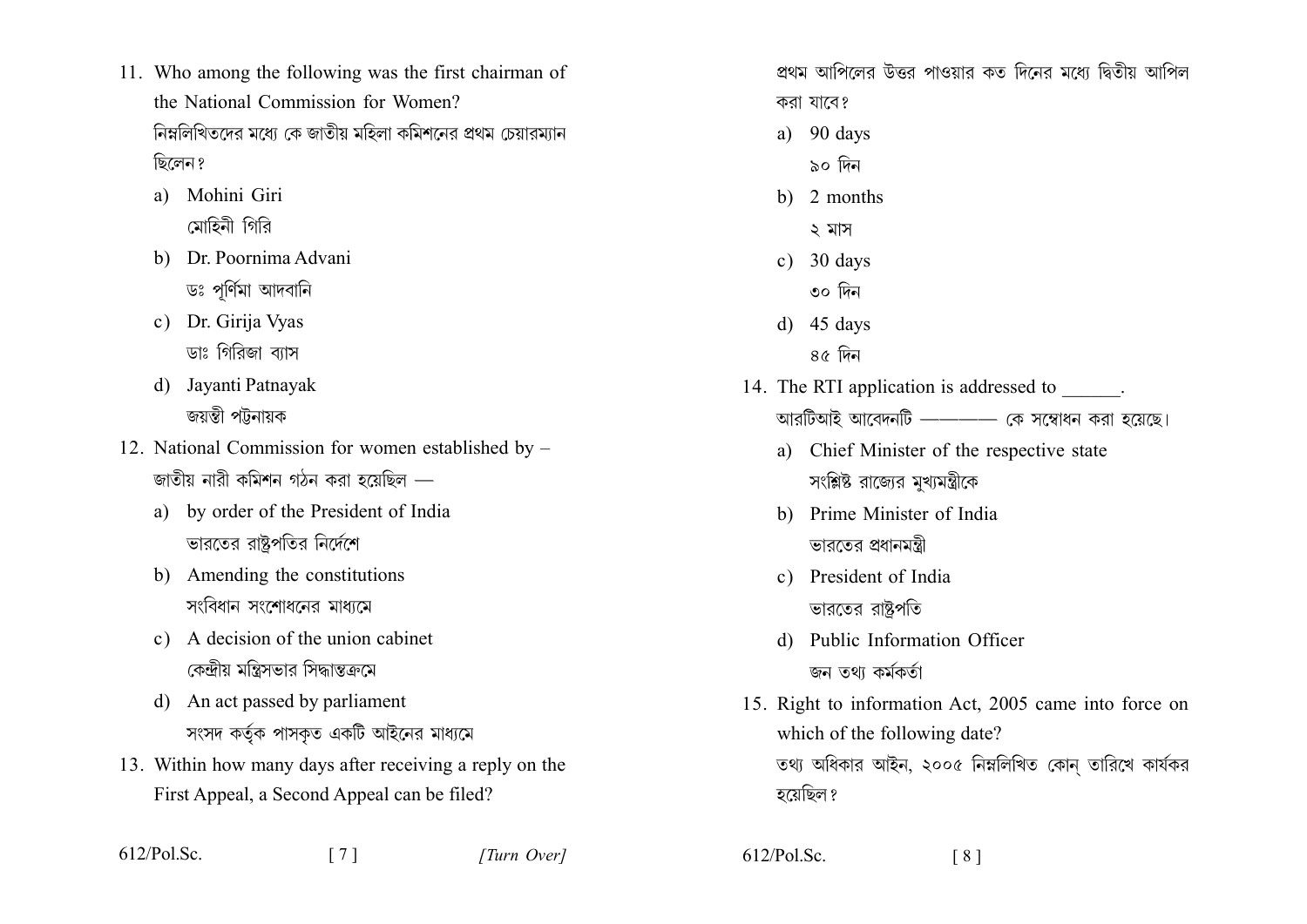- 22 June 2005 a) ২২ জুন ২০০৫
- b) 12 October 2005  $55$  অক্টোবর ২০০৫
- c)  $15 \text{ June } 2005$ 
	- ১৫ জন ২০০৫
- d) 15 August 2005  $\frac{1}{6}$  আগস্ট ২০০৫
- 16. The Right to Information Act, 2005 replaced which  $Act?$ 
	- তথ্য অধিকার আইন, ২০০৫ কোন আইনটিকে প্রতিস্থাপন করেছে?
	- a) Information Technology Act, 2000 তথ্য প্ৰযুক্তি আইন, ২০০০
	- b) Freedom of Information Act, 2002 তথ্যের স্বাধীনতা আইন, ২০০২
	- c) Delimination Act, 2002 ডিলিমিনেশন আক্ট ২০০২
	- d) None of the above উপরের কোনটিই না
- 17 Who can file an RTI? কে আরটিআই ফাইল করতে পারেন?
	- a) Only Indian Nationals শুধুমাত্র ভারতীয় নাগরিক
	- b) Only Foreign Nationals শুধুমাত্র বিদেশী নাগরিক
- c) Both (a) and (b)
	- (a) এবং (b) উভয়েই
- d) None of the above উপরের কোনটাই নয়
- 18. What is the age criteria to file an RTI application? আরটিআই আবেদন করার বয়সের মানদণ্ড কী?
	- a) 18 years and above
		- ১৮ বছর এবং তার বেশি
	- b) 45 years and above ৪৫ বছর এবং তার বেশি
	- c) 16 years and above ১৬ বছর এবং তার বেশি
	- d) No age bar বয়সের কোন বাধা নেই
- 19. Consumer Protection Act is significant to উপভোক্তা সুরক্ষা আইন তাৎপর্যপূর্ণ
	- a) Immovable Goods স্থাবর পণ্য
	- b) Movable Goods
		- অস্তাবর পণ্য
	- c) Particular Goods and Services বিশেষ পণ্য ও সেবা
	- d) All Goods and Services সমস্ত পণা এবং পরিষেবা

 $[9]$ 

 $612/Pol$ . Sc.  $\lceil 10 \rceil$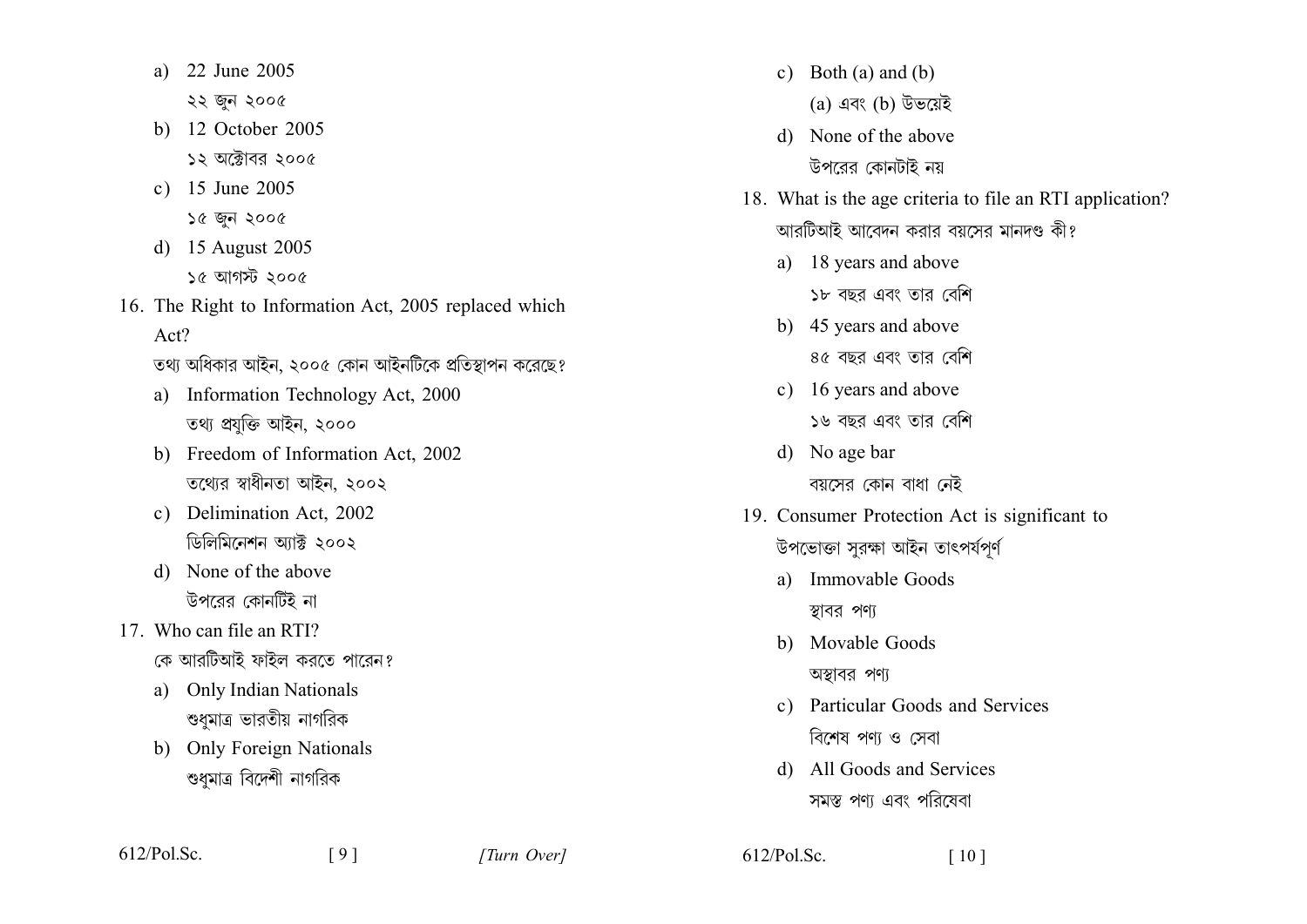20. How many rights does a consumer have under the Consumer Protection Act?

উপভোক্তা সরক্ষা আইনে একজন উপভোক্তার কটি অধিকার রয়েছে?

- $a) 8$  $\mathbf{b}$ 
	-
- $b) 6$ 
	- $\mathcal{Y}$
- $c) 4$
- 8
- $d) 5$ 
	- $\alpha$
- 21. Under the Consumer Protection Act, the rights of a consumer does not include to be

উপভোক্তা সরক্ষা আইনের অধীনে, উপভোক্তার অধিকার অন্তর্ভুক্ত নয়

Safety  $a)$ 

নিরাপত্তা

b) Choose

চয়ন করুন

- c) Presented উপস্থাপিত
- d) Informed অবহিত

22. Under the Consumer Protection Act, the minimum age of forum member of a district forum should be উপভোক্তা সরক্ষা আইনের অধীনে, একটি জেলা ফোরামের ফোরাম সদস্যের বয়স ন্যূনতম হতে হবে

| a) $30$ | b) $40$ |
|---------|---------|
| ৩০      | 80      |
| c) $35$ | d) 65   |
| ৩৫      | ৬৫      |

- 23. When the seller manipulates the price, it is known as যখন বিক্রেতা দামের হেরফের করে, তখন এটি পরিচিত হয়
	- a) Caveat Emptor ক্যাভিযেট এম্পটব
	- b) Unfair trade practices অন্যায্য বাণিজ্য চৰ্চা
	- c) Restricted trade practices নিয়ন্ত্ৰিত বাণিজ্য অনুশীলন
	- d) None of the above উপরের কোনটিই নয়
- 24. The right to free and compulsory education for children between the age group of 6-14 has been include in the Indian constitutions as -

৬-১৪ বছর বয়সী শিশুদের জন্য বিনামল্যে এবং বাধ্যতামলক শিক্ষার অধিকার ভারতীয় সংবিধানে অন্তর্ভুক্ত করা হয়েছে—

a) Article 26 ২৬ নং ধারায়

| $612/Pol$ . Sc. |
|-----------------|
|-----------------|

 $612/Pol$ . Sc.